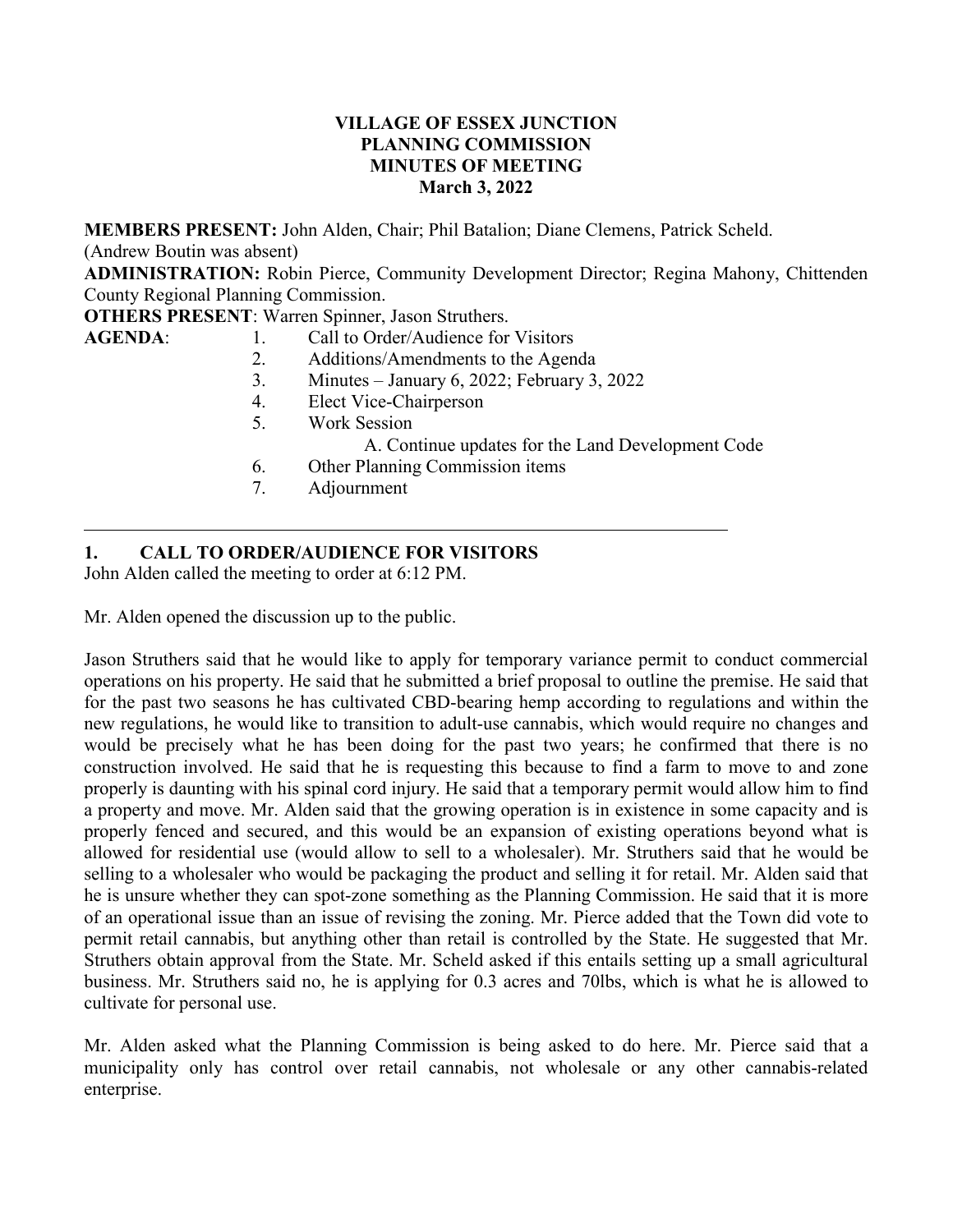Ms. Clemens asked if the zoning allows a retail or wholesale establishment in a residential area. Mr. Batalion said that in R1, one needs a zoning variance in order to have that operation, which would need to be obtained through the Zoning Board of Appeals (ZBA). Mr. Pierce said that the business must keep in character with the neighborhood in which it is located.

Mr. Alden determined that the Planning Commission find that the proposed operations don't present issues related to the purview of the Planning Commission, and that the Applicant should seek regulatory approval from other bodies at the state and local level.

# **2. ADDITIONS/AMENDMENTS TO THE AGENDA**

None at this time.

**3. MINUTES**

*January 6, 2022 & February 3, 2022-* 

**MOTION by Diane Clemens, SECOND by Patrick Scheld, to approve the minutes of January 6 and February 3, 2022 as presented. VOTING: unanimous (4-0); motion carried.**

## **4. ELECT VICE-CHAIRPERSON**

**MOTION by John Alden, SECOND by Patrick Scheld, to nominate PHIL BATALION as the Vice-Chairperson of the Essex Junction Planning Commission. VOTING: unanimous (4-0); motion carried.**

## **5. WORK SESSION**

#### A. Continue updates for the Land Development Code

Warren Spinner, the Tree Warden and chair of the Tree Advisory Committee (TAC), began by discussing low impact design approaches and green stormwater best management practices. He said that the TAC is supportive of these measures, as long as the elements work well with the infrastructure around it and as long as regulatory bodies keep in mind that there are maintenance costs associated with them (if in the public right-of-way).

The Planning Commission discussed incorporating the Vermont Tree Selection Guide from the Vermont Urban and Community Forestry program into the LDC, rather than list examples of suggested species of tree for planting.

The Planning Commission discussed performance/landscaping bond language. Mr. Spinner asked whether the current language conflicts with other LDC language that requires maintenance of planting throughout the duration of use of the property (the bond language guarantees planting for a period of 2 years). Ms. Clemens suggested removing "throughout the duration of use" from the maintenance section. Mr. Alden suggested also including language stating that landscaping needs to be maintained as approved.

Mr. Spinner thanked the Planning Commission for the opportunity to provide input and feedback to the Land Development Code on behalf of the Tree Advisory Committee.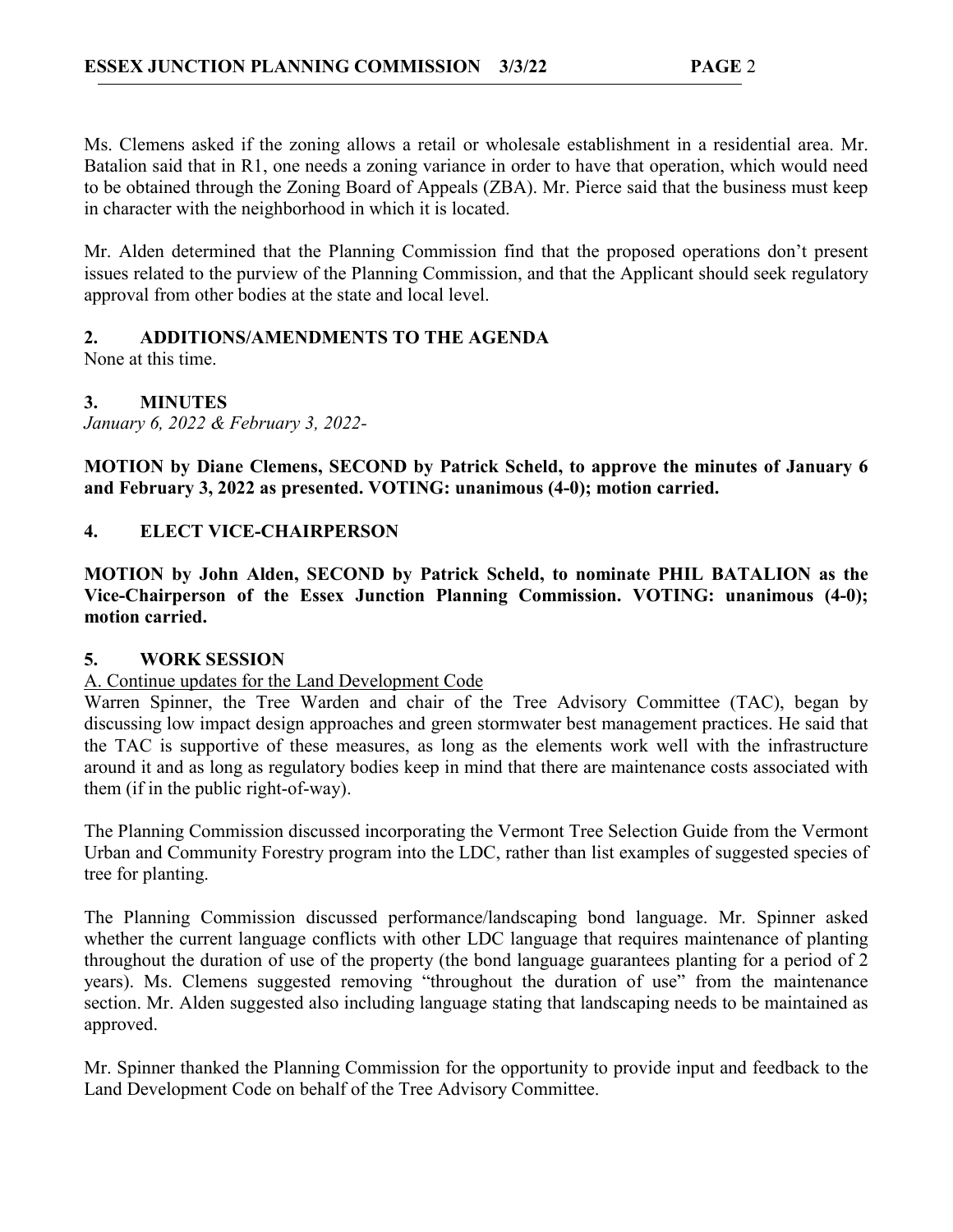Ms. Mahony briefly discussed Chapter 2 (definitions), and noted that edits will include addressing minor typos.

Ms. Mahony noted minor changes in Chapter 3, including the addition of a section on Planning Commission meetings, as well as the addition of a water quality superintendent role description.

Ms. Mahony walked through edits to Chapter 5, which includes details around the Accessory Dwelling Unit (ADU) process. Ms. Mahony noted that she has cut a lot out of this section and moved to Section 721. She also noted that statute has changed so they can't be treated differently than single-family home, and would need approval by zoning administrator, not by the Planning Commission.

Mr. Alden said that once a development is a PUD, the developer is trading its ability to have the project reviewed under normal regulations. He said that if a developer is pursuing a PUD, then the Planning Commission expects a higher standard of design, and the developer needs to prove to the Planning Commission why they should be granted a variance from the normal standards. Ms. Mahony suggested reviewing Section 723 prior to making more edits to this section.

Ms. Mahony noted language around requirements for a Preliminary Development Plan. Mr. Alden asked if there can be some threshold like dollar amount or size or number of units so that the Applicant doesn't expect Preliminary Development Plan requirements can be waived. Ms. Mahony asked if there is an appropriate threshold that exists in other parts of the LDC that could be used. Mr. Alden noted a \$1 million threshold to require a registered landscape architect plan. Ms. Clemens suggested including language that if the project is required to submit a professionally-developed landscaping plan, that it be submitted prior to final.

Ms. Clemens said that Applicants should include the cost of the project and the cost of landscaping.

Ms. Mahony noted language specifying that Applicants must include any waiver requests in their Application. Mr. Alden suggested having that as a requirement for Preliminary in addition to Final.

Ms. Mahony noted edits to conform to State wetland permit requirements.

Ms. Mahony spoke about a new State statute about planting projects and how they exempt Applicants from review. She said that she included the language verbatim from statute.

Ms. Mahony then began the discussion on edits to Chapter 7. She began with Section 721 (Accessory Apartments), noting State statute change for ADUs, the biggest of which are the addition of "or 900 square feet, whichever is greater", and the clarification that if a municipality is going to require owner occupancy, it can be in either the primary dwelling or the ADU. She noted that municipalities can be more permissive if they want to, as statute only outlines minimum requirements.

She walked through the criteria for approval for an accessory apartment, noting that setback and lot coverage requirements still need to be met. Mr. Batalion noted that the owner-occupancy requirement can be difficult for individuals who are in a state of transition, and Ms. Mahony acknowledged this and said that removing the owner-occupancy requirement can be politically contentious. Mr. Batalion